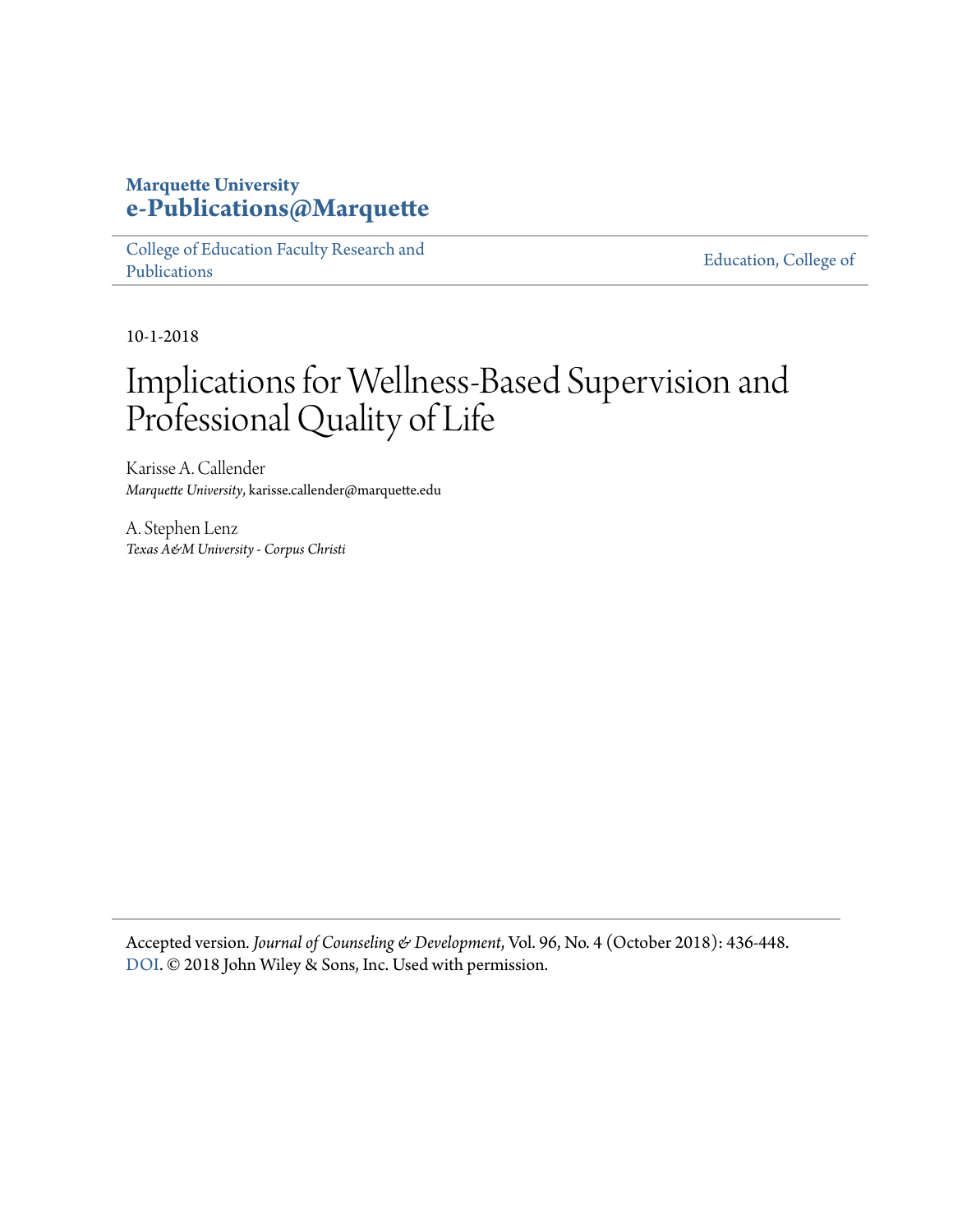**Marquette University**

## **e-Publications@Marquette**

## *Education Faculty Research and Publications/College of Education*

*This paper is NOT THE PUBLISHED VERSION;* **but the author's final, peer-reviewed manuscript.** The published version may be accessed by following the link in the citation below.

*Journal of Counseling and Development*, Vol. 96, No. 4 (September 11, 2018): 436-448. [DOI.](https://doi.org/10.1002/jcad.12225) This article is © American Counseling Association and permission has been granted for this version to appear in [e-Publications@Marquette.](http://epublications.marquette.edu/) American Counseling Association does not grant permission for this article to be further copied/distributed or hosted elsewhere without the express permission from American Counseling Association.

# Implications for Wellness-Based Supervision and Professional Quality of Life

Karisse A. Callender Department of Counselor Education and Counseling Psychology, Marquette University and Stephen Lenz Department of Counseling and Educational Psychology, Texas A&M University – Corpus Christi.

This research was funded by the Association for Counselor Education and Supervision (ACES) Research Grant. Correspondence concerning this article should be addressed to Karisse A. Callender, Department of Counselor Education and Counseling Psychology, 561 N. 15<sup>th</sup> Street, SC168G, Milwaukee, WI, 53233 (e-mail: karissecallender@gmail.com).

## **Abstract**

This study evaluated the efficacy of the Wellness Model of Supervision (WELMS; Lenz & Smith, 2010) for promoting changes across counselors-in-training perceptions of professional quality of life. Participants were three women who identified as Caucasian  $(n = 1)$  and Hispanic  $(n = 2)$ , enrolled in a CACREP accredited program. Results of a single case research design (SCRD) with multiple baselines indicated the WELMS was efficacious across client-CIT interactions on professional quality of life.

## **Keywords**

Wellness, Supervision, Single-Case Research Design, Professional Quality of Life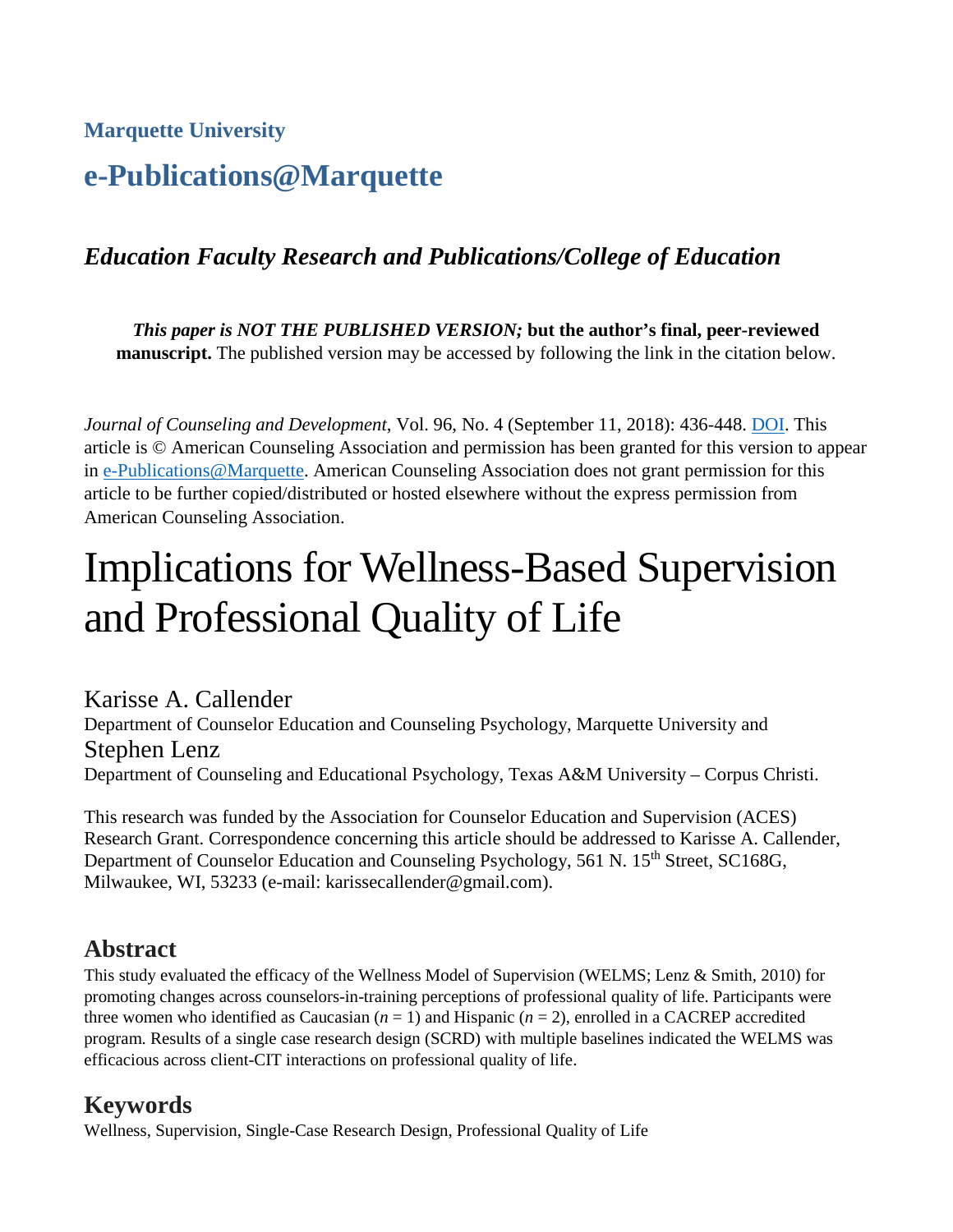Supervision of counselors-in-training (CITs) is a signature pedagogy within counselor preparation programs that promotes skill development, monitors client welfare, and assesses students' fitness to practice using structured and unstructured interventions to (Bernard & Goodyear, 2014; Goodyear, Bunch, & Claiborn, 2006). Whereas CITs spend a considerable proportion of their degree programs in classroom-based, didactic learning environments, field experiences provide community-based, experiential educational venues for implementing counseling skills with client populations. Supervision processes are developmentally supportive during this time, while also fostering professional identity through monitoring interventions that promote positive client outcomes. Borders et al. (2014) recommended several evidence-based best practices for supervisors to implement for promoting CIT self-evaluation and reflection. One of those best practices situates counseling supervisors as gatekeepers for the profession by monitoring the development, functioning, and wellness of CITs; qualities indicative of fitness to practice. Taken together, the most effective approaches to CIT supervision will contribute to client welfare by not only developing clinical skills, but also promoting student career sustaining behaviors.

The importance of this supposition is reflected in the American Counseling Association *Code of Ethics* (ACA; 2014), which stipulates counselors engage in self-care activities that monitor and maintain their well-being as part of their professional responsibilities. Counselors are therefore encouraged to monitor two vital relationships: between their personal well-being and therapeutic effectiveness, and the relationship between counselors and their colleagues. One construct used as a proxy for the coalescence of these three relationships is *professional quality of life* (Lawson & Myers, 2011). Professional quality of life (ProQOL) refers to the value of the work done in relation to the individual's role as a counselor-in-training which includes compassion satisfaction and compassion fatigue (Stamm, 2010). When CITs are exposed to triggers with the potential to diminish their mental and physical resources, their ProQOL decreases. A lack of compassion and burnout, due to a decreased professional quality of life, may lead to feelings of anxiety, depression, and helplessness in CITs (Perkins & Sprang, 2013).

By contrast, when professional quality of life, and therefore wellness, are positively influenced, CITs have well-developed traits of interpersonal and intrapersonal resources to mitigate stress levels, and CITs with these attributes, who are actively working toward a state of wellness, may increase their effectiveness as counselors. In addition, having these healthy attributes may help CITs to establish a deeper level of connection with their clients and increased levels of compassion (Burck, Bruneu, Baker, & Ellison, 2014; Neswald-Potter, Blackburn, & Noel, 2013)

Time spent during supervision presents an opportunity to learn more about CITs' professional development. Supervisors may have a chance to learn how CITs cope with the demands of the profession and monitor how stressors associated with counseling may affect the personal wellness of CITs. In addition, utilizing a Wellness Model of Supervision (WELMS; Lenz & Smith, 2010) may help to avert gatekeeping issues, such as burnout and unethical behavior that may rupture career-sustaining behaviors. Therefore, a model of supervision integrating wellness monitoring and development may be essential in preventing and managing the risks associated with counseling. A wellness model of supervision may also provide an opportunity for personal and professional growth (Lawson & Myers, 2011; Lenz & Smith, 2010).

## **Logic Behind WELMS for Promoting Skills Development and Personal Wellness**

During supervision, supervisors monitor CITs' development in their knowledge and application of professional skills, and their general wellness and self-care practices for progress. Supervisors have an ethical obligation to attend to the holistic well-being and self-care of CITs (Ohrt, Prosek, Ener, & Lindo, 2015). Therefore, supervision is conceptualized as the driving force mediating and regulating the personal and professional development of CITs, and the therapeutic intervention between CITs and client.

Thompson, Frick, and Trice-Black (2011) suggested that CITs desired supervisor support about strategies for work-life balance; however, there are currently only a few empirical studies demonstrating causal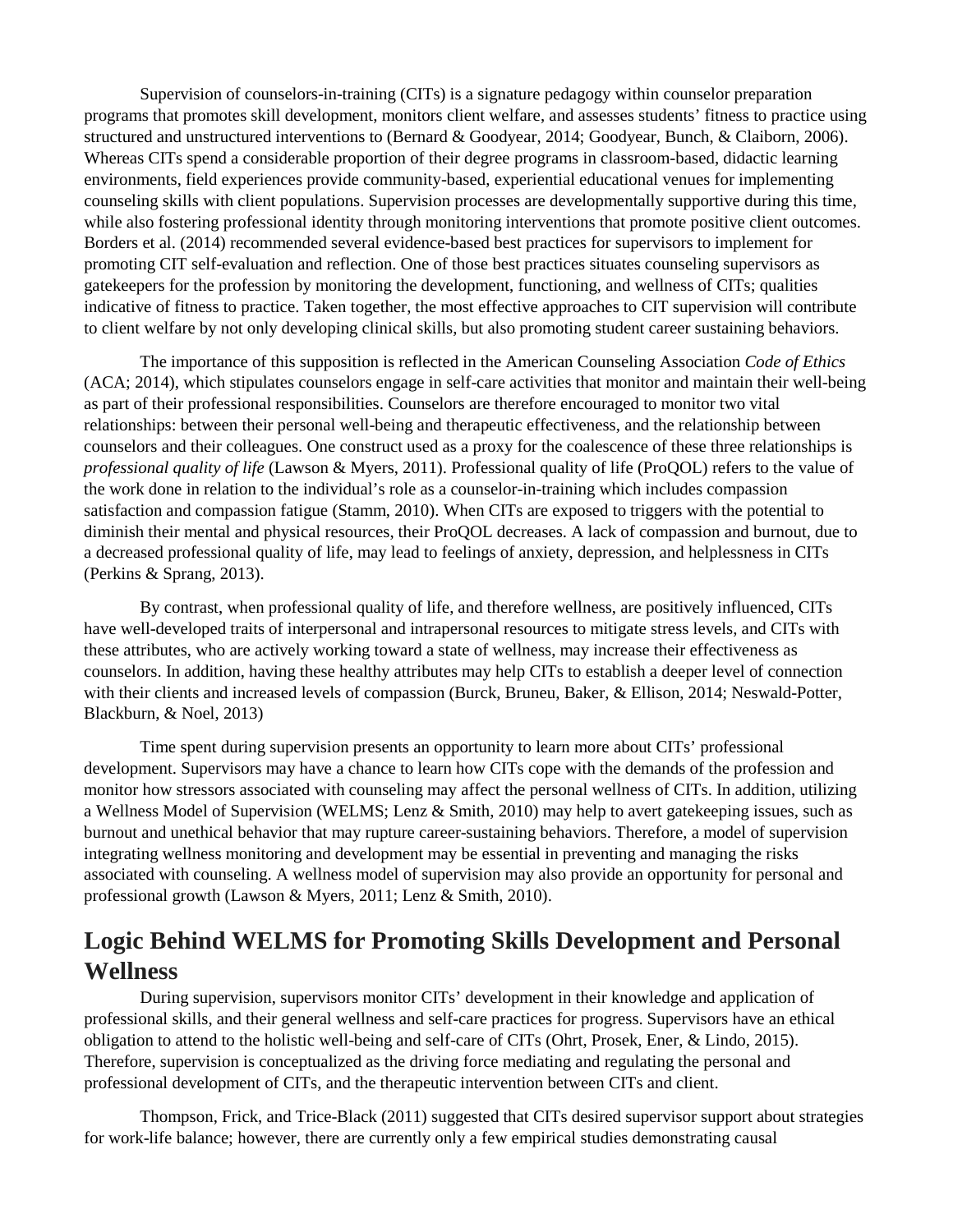relationships between wellness-based supervisory interventions and their related effects on CIT wellness (Lenz, Sangganjanavanich, & Balkin, 2012; Meany-Walen, Davis-George, & Lindo, 2016; Storlie & Smith, 2012). In the absence of this body of literature, it becomes difficult for counselor educators to make data driven decisions about supervisory interventions that may be most efficacious for promoting the development of clinical skills, monitoring client welfare, and assessing students' fitness to practice.

Several scholars suggested a positive relationship between CITs' personal wellness and their professional performance (Blount & Mullen, 2015; Lenz, Oliver, & Sangganjanavanich, 2014; Lenz, Sangganjanavanich, Balkin, Oliver, & Smith, 2012; Lenz & Smith, 2010; Ohrt et al., 2015). Although CITs expend considerable effort promoting the use of wellness strategies among their clients, they may have difficulty adapting these wellness principles into their own lifestyle, leading to an increased risk to the deleterious effects of vicarious trauma that can lead to burnout.

Lenz et al. (2014) found that CITs wellness during the graduate program has considerable implications for professional and personal development. In addition, their findings suggest that the quality of the counseling experience is higher for their clients when compared to CITs who did not receive the WELMS. In a qualitative study conducted by Lenz et al. (2012), they discovered that one mechanism for increasing the self-care practices of CITs is the WELMS. The WELMS also provided a way for supervisors to facilitate continuous wellness related activities during internship when it is most applicable and practical.

The professional quality of a counselor's life (ProQOL) should reflect self-awareness skills, an appreciation for the complexity of society, and a genuine respect for human diversity. Training and preparation for a professional quality of life includes having a secure base of trust, safety, and comfort. Counselors should place an emphasis on developing relational skills to prepare them for a life of service that is confident and passionate. Emotional self-care activities may play a significant role in professional quality of life (Bloomquist, Wood, Friedmeyer-Trainor, & Kim, 2015). The ProQOL is an important dimension to investigate as it can reflect the quality of work that CITs engage in with their clients. A study investigating the ProQOL of CITs, using a WELMS intervention is essential to assist students to identify their potential to experience burnout and compassion fatigue. In addition, a study utilizing the WELMS would help counselor educators and supervisors have a better understanding of how CITs view themselves as professionals. This study provided a structured, yet individualized, wellness model of supervision with potential to inspire change in counselors-in-training, as their professional quality of life and personal wellness are discussed and assessed in relation to their professional identity development.

#### **Purpose of the Study**

The purpose of the study was to evaluate the efficacy of the Wellness Model of Supervision (WELMS; Lenz & Smith, 2010) for promoting desired change across CIT perceptions of professional quality of life. This variable was selected based on the logic that the outcome will concurrently promote career sustaining behaviors and positive client outcomes. This study aimed to assist counselor educators in further understanding the efficacy of wellness interventions and provide protocols for a non-standardized model of supervision which can benefit counselors-in-training in a master's program as they learn about the role of their professional quality of life with clients. We were guided by two research questions: (a) What is the course of response to intervention for selfreported compassion satisfaction, burnout, and secondary traumatic stress associated with participation in the WELMS?; (b) To what degree is the WELMS efficacious for stimulating desired treatment effect for CIT level of compassion satisfaction, burnout, and secondary traumatic stress over time?

#### **Method**

We implemented a small series A-B single-case research design (SCRD) with multiple baselines to evaluate the degree of efficacy for the WELMS in promoting professional quality of life among CITs over time. This design was selected based on the ability to use a small sample size and practicality for estimating functional relationships associated with an intervention and target outcomes (Kazdin, 2011).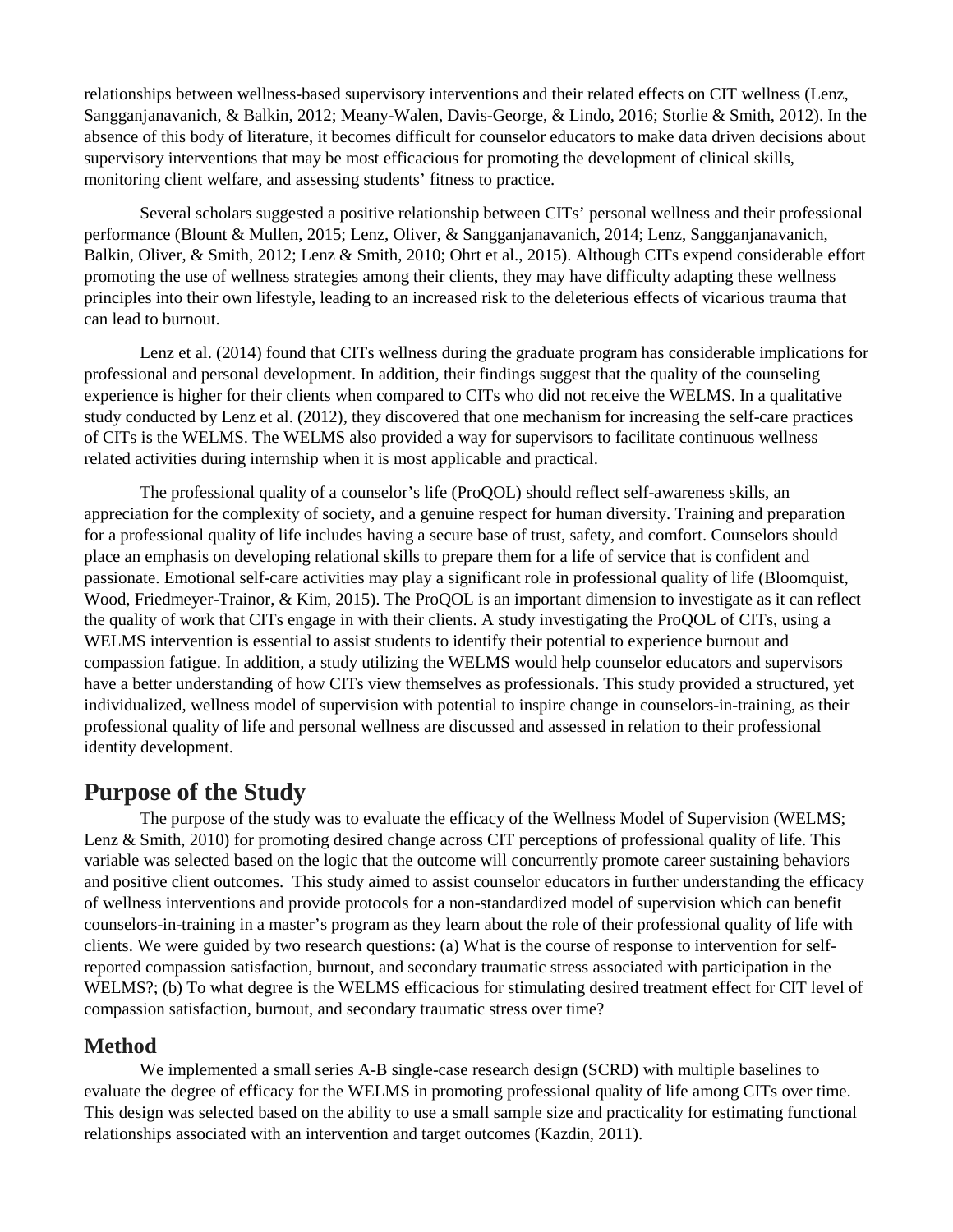#### **Measurement of Constructs**

**Professional Quality of Life.** The Professional Quality of Life Scale (ProQOL; Stamm, 2010) was developed to assess the effects of working with others who may have experienced stressful events. The ProQOL is a 30-item self-report measure that yields multiple subscales. The 10-item *Compassion Satisfaction* subscale was intended to quantify the degree of pleasure derived from doing well with your work, using items such as "I get satisfaction from being able to help people." Higher scores indicate higher levels of compassion satisfaction while lower scores indicate compassion fatigue. The 10-item B*urnout* subscale refers to the negative effects of caring for others and includes feelings of hopelessness and feeling ineffective at one's job, using items such as "I am not as productive at work because I am losing sleep over traumatic experiences of the persons I help." Higher scores on the burnout subscale indicate the individual believes they are not making a difference in their work, they may be overwhelmed, or function in a non-supportive environment. The 10-item *secondary traumatic stress* subscale, which is an element of compassion fatigue and refers to negative effects caused by exposure to others who have experienced traumatic events, is measured by items such "I can't recall important parts of my work with trauma victims." Higher scores on the secondary traumatic stress subscale indicate the individual is experiencing intrusive thoughts or images, experiencing sleep difficulties, or avoiding any reminder of their client's trauma (Stamm, 2010). Stamm reported scores on the ProQOL within the good range for internal consistency for the Compassion Fatigue, Burnout, and Secondary Trauma subscales ( $\alpha$  = .88, .75, .81, respectively).

**Wellness**. The Five Factor Wellness Inventory (5F-WEL; Myers & Sweeney, 2005, 2014) is an evidencebased assessment, used to evaluate the characteristics of wellness as a basis for helping individuals make healthier life choices. The 5F-WEL is a 91-item self-scoring tool measuring 17 discrete scales (third order factors) based on the Indivisible Self with responses ranging from *strongly disagree, disagree, agree,* and *strongly agree* with higher scores indicating greater degree of wellness. Hattie, Myers, and Sweeny (2004) reported reliability coefficients within the excellent range for 5F-WEL total wellness ( $\alpha$  = .94) and the second-order factors of Creative Self ( $\alpha$  = .93), Coping Self ( $\alpha$  = .92), Social Self ( $\alpha$  = .94), Essential Self ( $\alpha$  = .91), and Physical Self ( $\alpha$  = .90), indicating a robust reliability of scores.

#### **Participant Characteristics**

Participants were women enrolled in a mental health counseling internship course (300 hours) in a CACREP-accredited counseling program and completing field experience requirements at their university counseling and training clinic. Two of the three participants were completing degree programs in marriage, family, and couples counseling and one was pursuing a clinical mental health counseling specialty. Two participants were in internship II and one participant in internship I. Two participants identified with a Hispanic (67%) ethnic identity and one (33%) identified as Caucasian.

**Diane**. Diane was a 50-year-old Hispanic woman, married with adult children. Diane was enrolled in Internship II, worked full time and attended school full time. She was affable, curious, motivated, and appreciated structure. She was very committed to her clients and was comfortable with micro-skills. Diane had periods of very high stress and appeared overwhelmed with her personal circumstances. Despite the external challenges, Diane persevered throughout the semester and showed resilience amid chaos. Initially, during supervision she was very guarded, did not appear very open to sharing details about her clients, and was reluctant to accept suggestions or challenge her clinical skills. As time progressed, Diane became more open and receptive to feedback and began improving her clinical skills. She had an average of 10 clients per week, primarily adults. Her clients' presenting issues included depression, anxiety, bereavement, trauma, and substance abuse. Diane identified a desire to improve her Creative Self domain of the 5F-WEL with the expectation that she would (a) "not have an ache in my stomach due to anxiety," (b) "no racing thoughts," (c) "won't feel miserable with myself," and (d) "less countertransference." Diane was compliant with the WELMS supervision plan and reported engaging in her wellness plan as often as she could.

**Susan.** Susan was a 24-year old, single, Hispanic woman who attended school full time. Susan was an Internship I student and worked part-time. She displayed a gentle demeanor and was internally motivated, caring,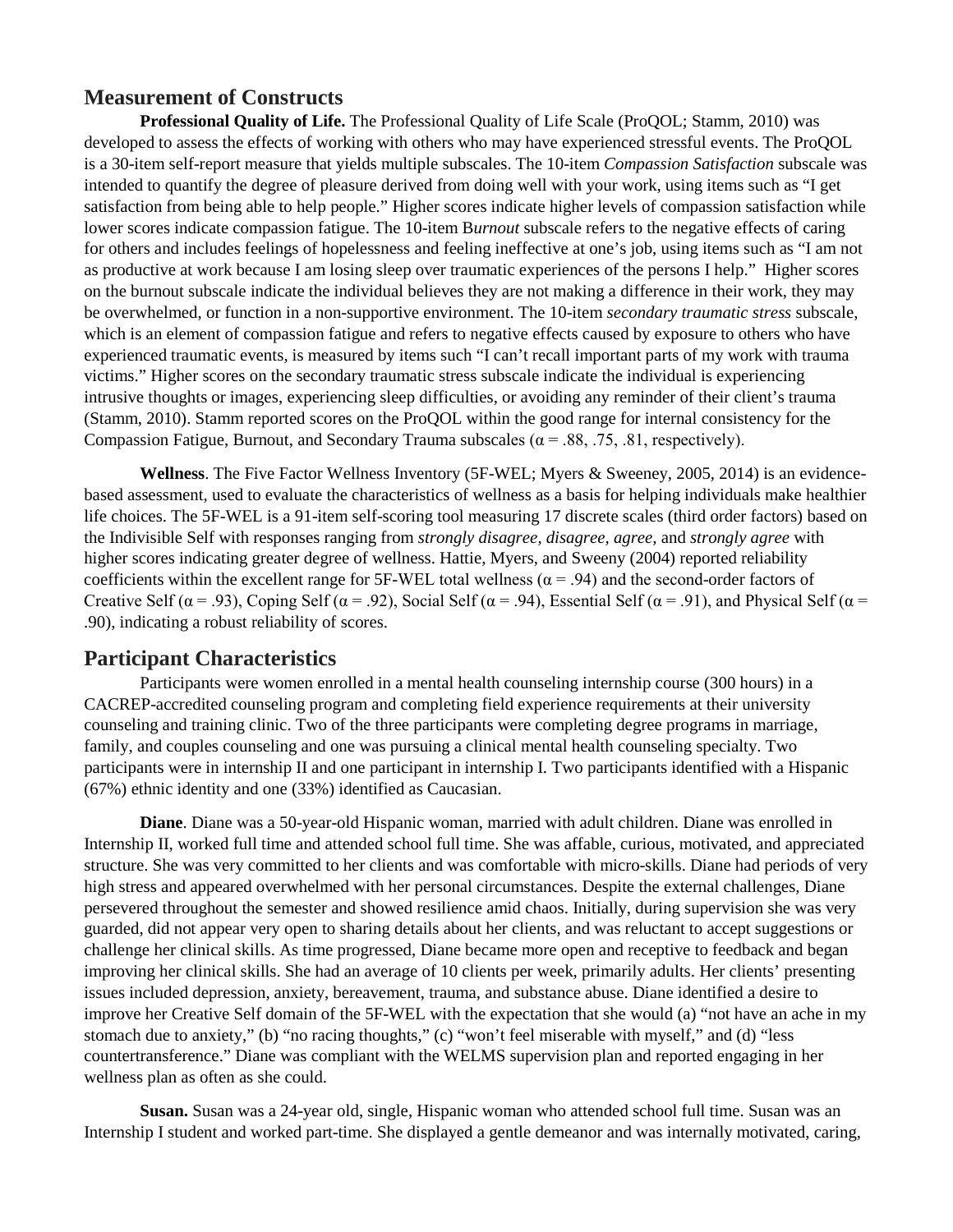and organized. Susan presented as comfortable with her clients and her role as a counselor-in-training. She was intentional about her approach and became personally invested in the progress of her clients, motivating her to explore several options in session to help her clients attain their goals. She was open to feedback while processing client conceptualization during supervision. Susan had an average of 20 clients per week ranging from children to adults. Her clients' presenting issues included depression, anxiety, trauma, sexual abuse, and adjustment disorder. Susan identified a desire to improve her Physical Self domain of the 5F-WEL with the expectation that she would (a) "have more energy," (b) "be more effective and present with clients," "would not feel like a drag at the end of the day," and (c) "improve sleep." Susan was compliant with the WELMS supervision plan and reported consistent engagement in her wellness activities.

**Mary.** Mary was a 49-year old, married, Caucasian woman with adult children who was enrolled in Internship II, and attended school fulltime. She was very organized, internally motivated, and eager to learn new skills. She used humor to connect with her clients and to build rapport with others around her. Mary presented as anxious and had the tendency to take control during sessions with new clients or when faced with difficulty in session. Mary was very amicable, cooperative, and openly shared about her clients during supervision. She tended to rely less on her clinical intuition and more on structured methods such as worksheets. Mary responded well to verbal encouragement and when prompted she made the effort to challenge her clinical skills. Mary had an average of 20 clients per week ranging from children to adults. Her clients' presenting issues included depression, anxiety, substance use disorder, and adjustment disorder. Mary identified a desire to improve her Physical Self domain of the 5F-WEL and expected to (a) "have more energy," (b) "be happier when working with clients," and (c) "be more encouraging to clients to try something new because I have done that." She was compliant with the WELMS supervision plan and reported consistent engagement in her wellness activities.

#### **Study Setting**

The study was implemented at the counseling and training clinic (CTC) located at a Hispanic-serving institution in the Southern region of the United States, that offers free counseling services to members of the community across the lifespan within individual, couples, family, and group modalities. Counseling sessions were provided by counseling trainees in a private and confidential setting, and activities of the CTC were supervised by a licensed counseling faculty member and counselor education doctoral students. Access to counseling services was based on the academic calendar of the university.

#### **Intervention**

The WELMS was developed by Lenz and Smith (2010) and is based on the holistic, wellness-based approach towards client care as outlined in the Holistic Model for Treatment Planning (Myers, Sweeney, & Witmer, 2000). The WELMS has two distinct qualities: (a) an overt emphasis on wellness education, appraisal, planning, and evaluation to promote supervisee skill development and client outcomes, and (b) a holistic, developmental perspective of supervisee lifestyle that supports engagement in career sustaining activities. Supervisory interventions were provided using the WELMS to promote development through four interrelated activities: Education, Assessment, Planning, and Evaluation (Lenz & Smith, 2010). These activities were initially sequential, but became cyclical through the supervisory relationship.

The first step of the WELMS is education about the overall supervision model, identifying the supervisee's definition of personal wellness, reviewing formal models of wellness to be used during case conceptualizations, and explaining how improvement in wellness may contribute to the development of the supervisee's professional and personal life. Next, the WELMS involves an assessment of the supervisee's personal wellness using formal or informal assessments of wellness. Following, assessment results are used to develop an individual wellness plan for each supervisee based on the identified dimension that the supervisee deemed to be important to work on as they moved towards greater wellness and improved abilities as a counseling professional. Once the supervisee identified one specific dimension, the behavioral plan is developed by setting realistic and time-sensitive goals. Wellness plans include (a) an identified domain for monitoring and development, (b) a scaled satisfaction rating, (c) description of presumed ways that changes target domain may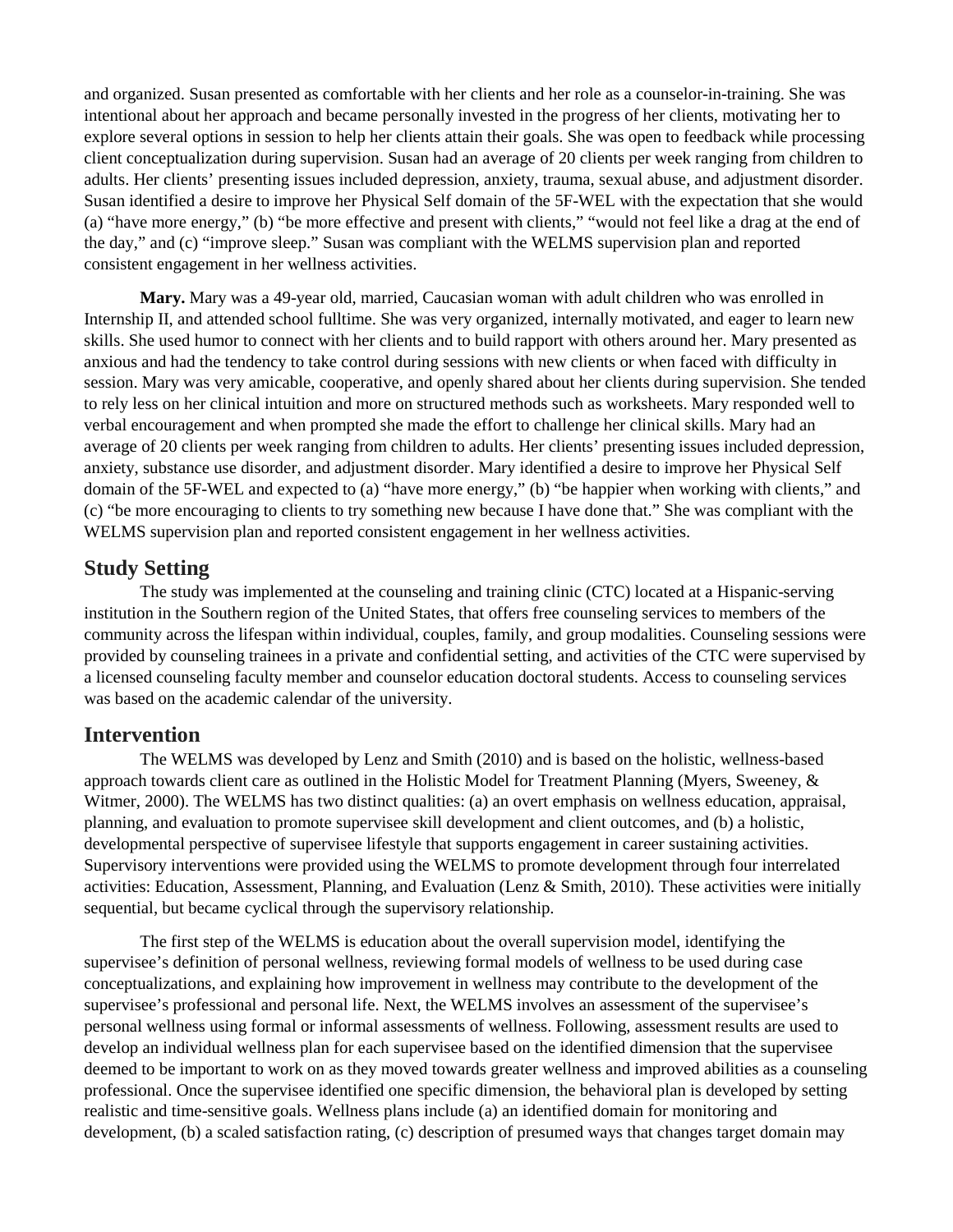affect their personal and professional life, (d) related interventions, and (e) indications of progress (see Lenz  $\&$ Smith, 2010). Finally, supervisees were encouraged to commit to the supervision plan for at least four weeks and evaluated weekly during the wellness check-in aspect of the supervision sessions. After four weeks, supervisees were asked to report formative progress toward their goals and the wellness plan was modified as needed.

#### **Procedure**

Following institutional review board approval, CITs enrolled in the internship course, and obtaining internship hours at the CTC, were invited to participate in the study.

**Baseline phase**. Supervision with CITs was limited to case load management, case conceptualizations, and treatment planning from a cognitive behavioral therapy framework. Each week, the CITs completed the ProQOL assessment online via Qualtrics. Lengths of this baseline phase varied systematically between Diane (7 weeks), Susan (9 weeks), and Mary (11 weeks) to establish a multiple baseline paradigm for evaluation. Each participant completed the 5F-WEL assessment online at the end of the baseline phase and used the generated score report to develop an individualized wellness plan with the first author in preparation for beginning the WELMS.

**Intervention Phase**. Lengths of this intervention phase varied systematically between Diane (10 weeks), Susan (8 weeks), and Mary (5 weeks). CITs completed the ProQOL weekly and received one hour of weekly supervision for one hour, based on the WELMS and in reference to their individualized wellness plans. The first 15 minutes of supervision was dedicated to a wellness check-in and supporting CITs development and progress toward their wellness plans. The remaining 45 minutes focused on using the CBT framework, but also integrated holistic client conceptualization when identifying client issues. CITs maintained a weekly journal to document their experience receiving the WELMS. The journal prompts for each week were: (a) Describe your satisfaction with your wellness dimension this week, (b) In what ways did you improve on your wellness dimension this week? (c) How would you describe your professional quality of life this week? and (d) What was your experience of supervision this week?

#### **Data Analysis**

Participant ratings on the ProQOL during the baseline and treatment conditions were entered into Microsoft Excel files. Overall scores were calculated per the ProQOL manual, and visual depictions were generated for each participant according to the three subscales. Participant ratings for compassion satisfaction, burnout, and secondary trauma are situated on the vertical axis and time/phases on the horizontal axis. Course and efficacy of the WELMS were estimated across dependent variables using visual analysis and estimation of treatment effect.

**Visual analysis**. We completed the visual analysis of the ProQOL data by inspecting the differences in level, trend, and variability across the treatment phases (Kazdin, 2011). Changes in the level were deduced by comparing the mean for baseline to the treatment phase. A change in the mean across phases indicated the degree of change reported by the participant. The trend was evaluated by identifying the pattern of the data in the baseline and intervention phase, and drawing celebration lines using the split-middle line of progress. Variability was evaluated based on the range of scores within and between phases. The greater the degree variability in the treatment phase indicates less stability and a less defensible argument for the effectiveness of the intervention. By contrast, less variability indicates less vacillation and increased stability in behavior or performance and it can be stated that the intervention was effective (Lenz 2013).

**Estimating Treatment Effect**.The estimate of treatment effect was calculated using the Percentage of Data Exceeding the Median (PEM; Ma, 2006), which uses the median score in the baseline phase to determine the degree of nonoverlap between baseline and intervention data points (Vannest & Ninci, 2015). Therefore, if the WELMS is efficacious, most data points will be either above the median point in the baseline for compassion satisfaction or below the median point in the baseline for burnout and secondary trauma. PEM was computed by: (1) identifying the median data point in the baseline phase, (2) using a ruler and pencil to draw a line through the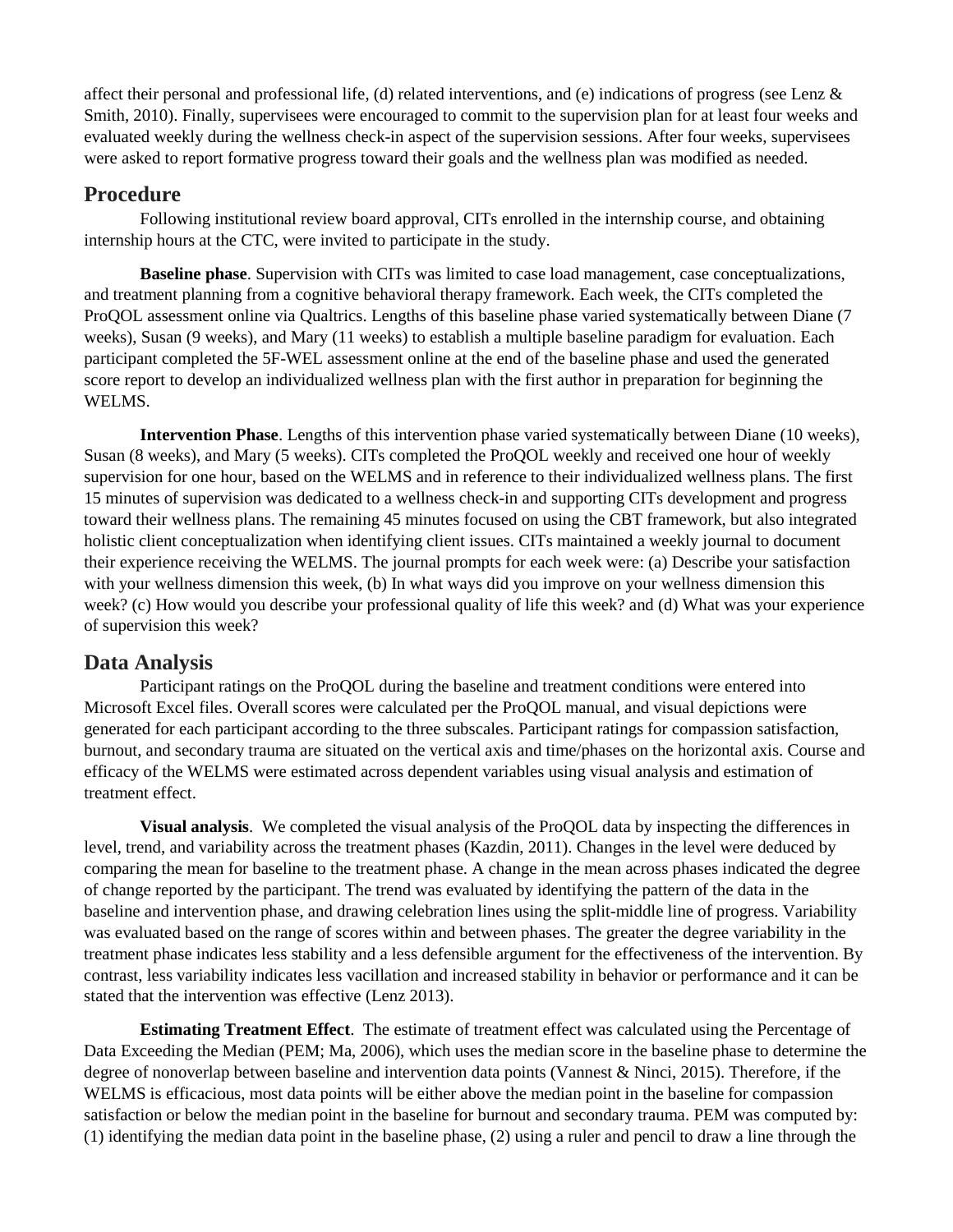data points in the baseline and treatment phases at the level of the median data point in the baseline, (3) counting the number of data points above or below the line in the treatment phase, (4) dividing the number of data points identified in step 3 by the total number of data points in the treatment phase (Lenz 2013; Parker, Vannest, & Davis, 2011). PEM values range from 0 (0%) to 1 (100%) with each PEM score representing the treatment effect (Ma, 2006). We used interpretation guidelines by Scruggs and Mastropieri, (1998) to determine whether scores represented a very effective intervention (> 90%), moderate effective intervention (70%-89%), debatable intervention  $(50\% - 69\%)$ , or ineffective  $(< 50\%)$ .

#### **Results**

Visual depictions of scores for secondary traumatic stress, compassion satisfaction, and burnout are presented in Figures 1, 2, and 3, respectively.

#### **Secondary Traumatic Stress**

**Diane.** Inspection of the mean level for Diane's baseline data indicated an average score of 14 on the secondary traumatic stress subscale of the ProQOL across seven weeks of measurement. By contrast, scores representing perceptions of secondary traumatic stress were slightly lower during the intervention phase  $(M = 13)$ , suggesting a modest decrease of construct level over time. Evaluation of data trends between phases revealed a curvilinear, yet decreasing trend for ratings of secondary traumatic stress during the baseline phase, followed by an immediate and stable level of the data once beginning the WELMS intervention. Analysis of variability of data between phases revealed a 7-point range of scores during the baseline phase as opposed to a 3-point degree of variation during the intervention. The PEM estimate of treatment effect indicated that only 10% (PEM = .10) of data points in the intervention phase were not overlapped with the baseline median (13) which is suggestive of an intervention that may not be effective. Taken together, these findings suggest that while the mean score for Diane's ratings on the secondary traumatic stress subscale decreased only slightly between the baseline and intervention phases, the reported effect showed an immediate and considerable degree stability within the therapeutic range of her reported values. However, the magnitude of treatment effect reported by Diane suggests these differences may not have had a practically significant effect on her experience of secondary traumatic stress during internship.

**Susan.** Analysis of the mean level for Susan's baseline data showed an average score of 24 on the secondary traumatic stress subscale of the ProQOL across nine weeks of measurement. However, scores representing secondary traumatic stress on the intervention phase were lower (*M* = 22), indicating a modest decrease of construct level over time. Inspection of data trends between phases revealed a curvilinear, yet decreasing trend for secondary traumatic stress scores during the baseline phase, followed by an immediate reduction and continued trend toward the desired effect among scores once the WELMS was implemented. Evaluation of variability of data between phases revealed a 6-point range of scores during the baseline and intervention phase. The PEM estimate of treatment effect indicated that 88% (PEM = .88) of data points in the intervention phase were not overlapped with the baseline median (24), suggesting that the intervention may be moderately effective. Collectively, these findings suggest that while the mean score for Susan's ratings on the secondary traumatic stress subscale decreased slightly between the baseline and intervention phases, the reported effect showed an immediate reduction in her scores. The magnitude of treatment effect reported by Susan suggests these differences may have had a practically significant effect on her experience of secondary traumatic stress as an internship student.

**Mary**. Evaluation of the mean level for Mary's baseline data indicated an average score of 14 on the secondary traumatic stress subscale of the ProQOL across 11 weeks of measurement. By contrast, the scores representing secondary traumatic stress during the intervention phase were slightly lower ( $M = 13$ ). This indicates a modest decrease of construct level over time. Analysis of data trends between phases revealed a curvilinear, yet decreasing trend for ratings of secondary trauma, followed by an immediate and stable level of the data once the WELMS was executed. Inspection of variability of data between phases revealed a 5-point range of scores during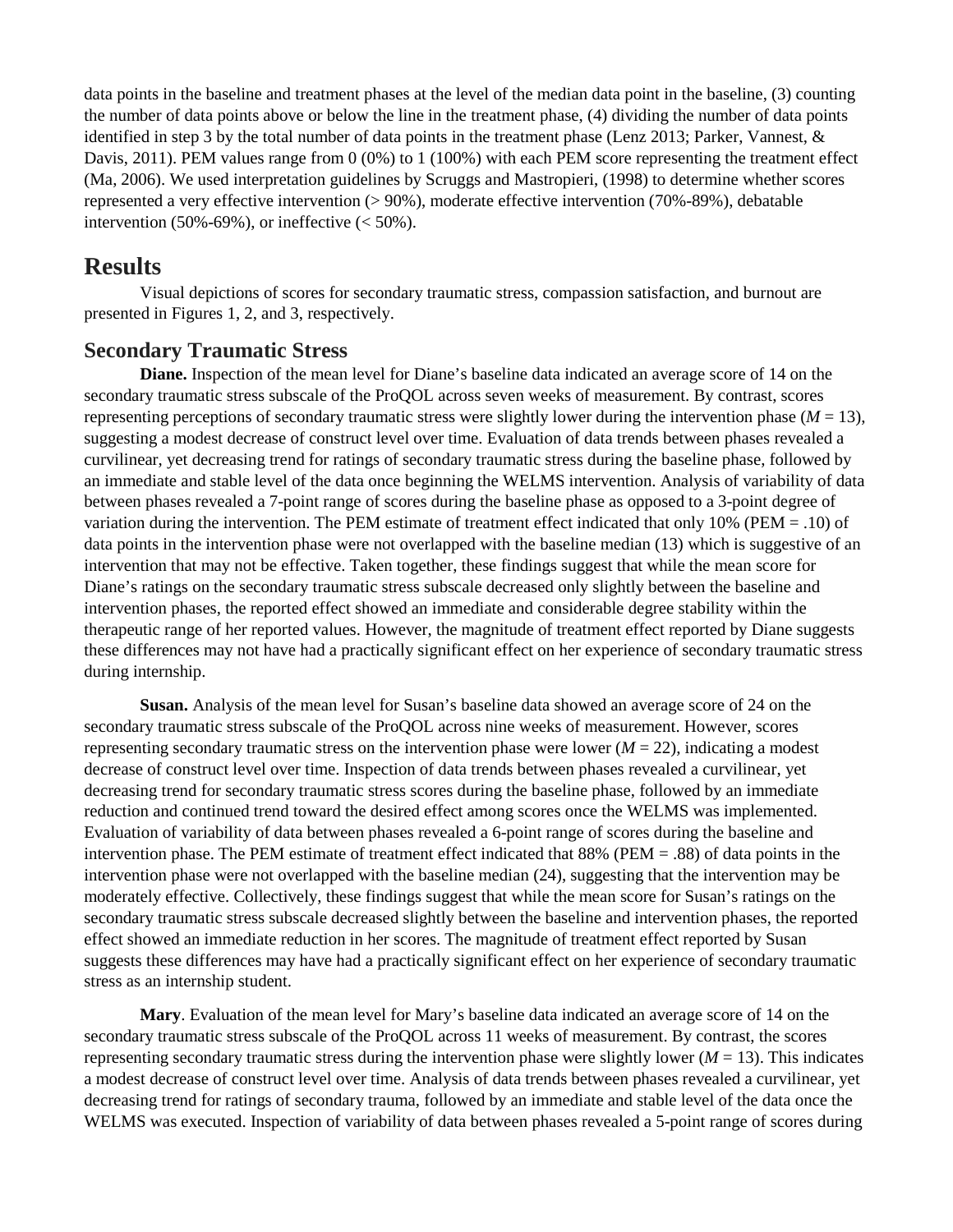the baseline phase as opposed to a 3-point degree of variation during the intervention phase. The PEM estimate of treatment effect indicated that  $60\%$  (PEM = .60) of the data points in the intervention phase did not overlap with the baseline median (14). This suggests that the intervention may be within the debatably effective. Taken together, these findings suggest that while the mean score for Mary's ratings on the secondary traumatic stress subscale decreased slightly between the baseline and intervention phases, the reported effect showed an immediate reduction in her scores. The magnitude of treatment effect reported by Mary suggests these differences may have had a practically significant effect on her experience of secondary traumatic stress as an internship student.

#### **Compassion Satisfaction**

**Diane.** Inspection of the mean level for Diane's baseline data showed an average score of 39 on the compassion satisfaction subscale of the ProQOL across seven weeks of measurement. Compassion satisfaction scores on the intervention phase remained consistent  $(M = 39)$ , indicating stability of the construct over time. Evaluation of data trends between phases revealed a linear trend for ratings of compassion satisfaction in the baseline phase, followed by an immediate and stable trend of data once the WELMS was implemented. Analysis of the variability of data between phases revealed a 7-point range of scores during the baseline phase. By contrast, variability during the intervention phase indicated a 2-point range of scores. The PEM estimate of treatment effect indicated that no data points  $(0\%;PEM = 0)$  in the intervention phase were not overlapped with the baseline median (40) which suggests that the intervention may be ineffective. Together, these findings suggest what while the mean score for Diane's ratings on the compassion satisfaction subscale did not increase between the baseline and intervention phases, the reported effect showed an immediate and considerable degree of stability within the therapeutic range of her reported values. However, the magnitude of treatment effect reported by Diane suggests these differences may not have had a practically significant effect on her experience of compassion satisfaction during internship.

**Susan**. Evaluation of the mean level for Susan's baseline data showed an average score of 38 on the compassion satisfaction subscale of the ProQOL across nine weeks of measurement. By contrast, the average score representing compassion satisfaction during the intervention phase was slightly higher (*M* = 39). Inspection of data trends between phases revealed a curvilinear trend for ratings of compassion satisfaction in the baseline phase, followed by an immediate and increasing trend of data once the WELMS was implemented. Analysis of the variability of data between phases revealed a 7-point range of scores during the baseline phase. By contrast, variability during the intervention phase indicated a 5-point range of scores. The PEM estimate of treatment effect indicated that  $50\%$  (PEM = .50) of the data points in the intervention phase were not overlapped with the baseline median (38) which suggests that the intervention may be debatably effective. Collectively, these findings suggest that while the mean score for Susan's ratings on the compassion satisfaction subscale increased slightly between the baseline and intervention phases, the reported effect showed an immediate and considerable increase in her scores. However, the magnitude of treatment effect reported by Susan suggests these differences may have had a practically significant effect on her experience of compassion satisfaction during internship.

**Mary**. Analysis of the mean level for Mary's baseline data indicated an average score of 47 on the compassion satisfaction subscale of the ProQOL across 11 weeks of measurement. By contrast, the scores representing compassion satisfaction during the intervention phase were slightly lower ( $M = 46$ ), indicating a slight decrease of the construct level over time. Evaluation of data trends between phases revealed a curvilinear, yet decreasing trend for ratings of compassion satisfaction, followed by an immediate reduction of the data once the WELMS was executed. Analysis of variability of data between phases revealed a 7-point range of scores during the baseline phase as opposed to a 6-point degree of variation during the intervention phase. The PEM estimate of treatment effect indicated that no data points  $(0\%; PEM = 0)$  in the intervention phase were not overlapped with the baseline median (48) which suggests that the intervention may be ineffective. Together, these findings suggest that the mean score for Mary's ratings on the compassion satisfaction subscale decreased slightly between the baseline and intervention phases, and the reported effect showed an immediate reduction in her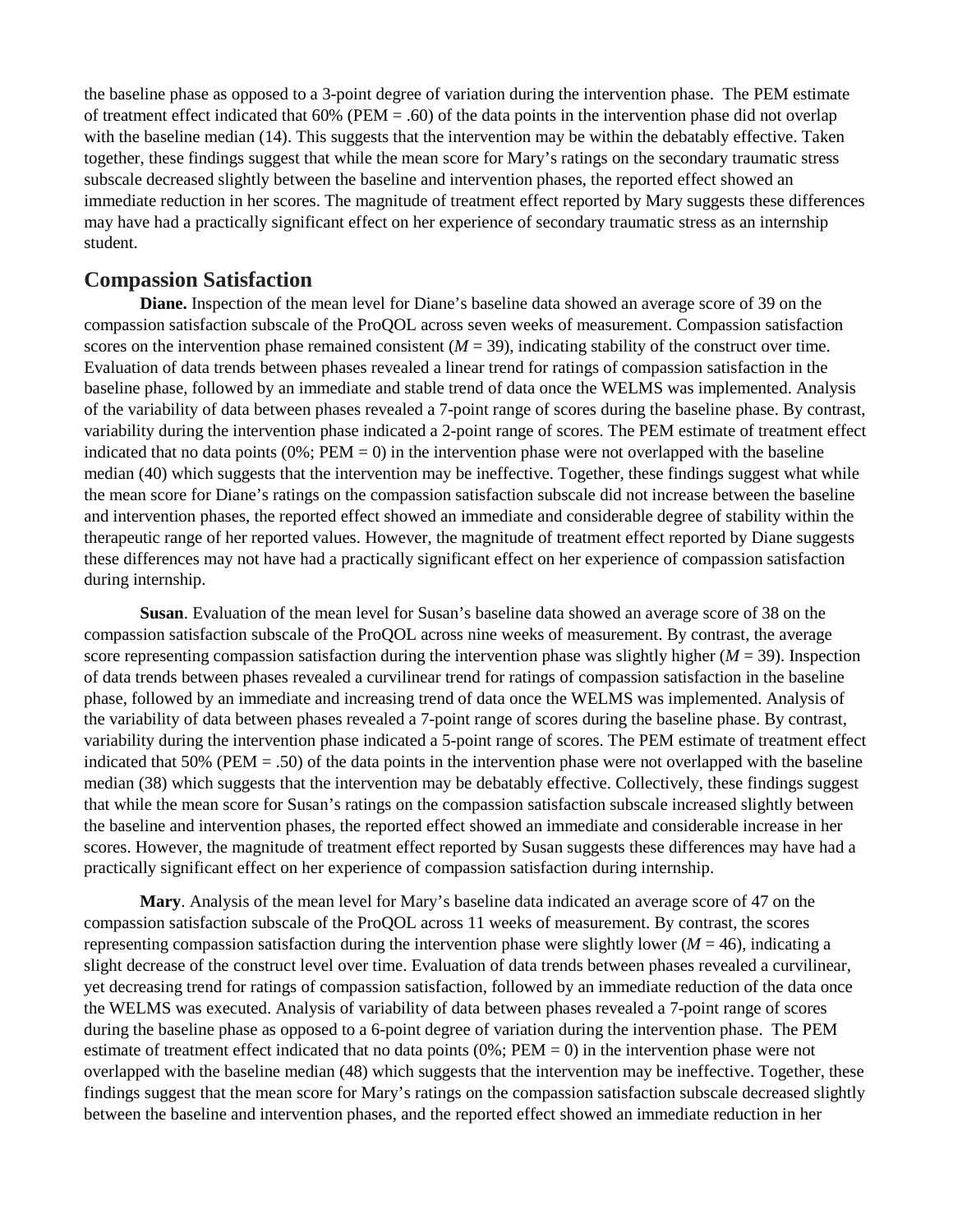scores. The magnitude of treatment effort reported by Mary suggests these differences may not have had a practically significant effect on her experience of compassion satisfaction as an internship student.

#### **Burnout**

**Diane.** Evaluation of the mean level for Diane's baseline data showed an average score of 20 on the burnout subscale of the ProQOL across seven weeks of measurement. However, scores representing burnout were slightly lower during the intervention phase  $(M = 19)$ , suggesting a modest decrease of construct level over time. Analysis of data trends between phases indicated a curvilinear yet decreasing trend for ratings of burnout during the baseline phase, followed by an immediate curvilinear yet increasing trend once the WELMS was initiated. Inspection of variability between data phases revealed a 6-point range of scores during the baseline phase as opposed to a 4-point degree of variation during the intervention phase. The PEM estimate of treatment effect indicated that 50% (PEM = .50) of the data points in the intervention phase were not overlapped with the baseline median (20), indicating that the intervention may be debatably effective. Taken together, these findings suggest that while the mean score for Diane's ratings on the burnout subscale decreased only slightly between the baseline and intervention phases, the reported effect showed an immediate degree of stability within the therapeutic range of her reported scores. However, the magnitude of treatment effect reported by Diane suggests these differences may have a practically significant effect on her experience of burnout.

**Susan**. Inspection of the mean level for Susan's baseline data indicated an average score of 24 on the burnout subscale of the ProQOL across nine weeks of measurement. Scores representing perceptions of burnout were lower during the intervention phase  $(M = 22)$ . Combined, this suggests a modest decrease of construct level over time. Analysis of data trends between phases revealed a curvilinear yet increasing trend for ratings of burnout during the baseline phase, followed by an immediate decrease and decreasing trend of the data once the WELMS was implemented. Evaluation of variability of data between phases revealed a 5-point range of scores during the baseline phase as opposed to a 6-point degree of variation during the intervention. The PEM estimate of treatment effect indicated that  $63\%$  (PEM = .63) of data points in the intervention phase did not overlap with the baseline median (24), indicating that the intervention may be debatably effective. Collectively, these findings suggest that while the mean score for Susan's ratings on the burnout subscale moderately decreased between the baseline and intervention phases, the reported effect showed an immediate and significant reduction in her scores. The magnitude of treatment effect reported by Susan suggests these differences may have had a practically significant effect on her experience of burnout as an internship student.

**Mary**. Analysis of the mean level for Mary's baseline data indicated an average score of 19 on the burnout subscale of the ProQOL across 11 weeks of measurement. Burnout scores on the intervention phase remained consistent  $(M = 19)$ , indicating stability of the construct over time. Inspection of data trends between phases indicated a curvilinear yet increasing trend for ratings of burnout, followed by an immediate reduction and decreasing trend of the data once the WELMS was initiated. Evaluation of variability of data between phases indicated a 6-point range of scores during the baseline phase as opposed to a 4-point degree of variability during the intervention phase. The PEM estimate of treatment effect indicated that  $20\%$  (PEM = .20) of the data points in the intervention phase did not overlap with the baseline median (19). This suggests that the intervention may not be effective. Taken together, these findings suggest that while the mean score for Mary's ratings on the burnout subscale did not decrease between the baseline and intervention phases, the reported effect showed an immediate and considerable degree of stability within the therapeutic range of her reported values. However, the magnitude of treatment effect reported by Mary suggests these differences may not have had a practically significant effect on her experience of burnout as an internship student.

#### **Discussion**

This study provided some preliminary evidence associated with the efficacy of the WELMS for influencing aspects of professional quality of life with a sample of CITs completing internship requirements. In particular, the evaluation of the WELMS using a multiple baseline SCRD provided the impetus for inferences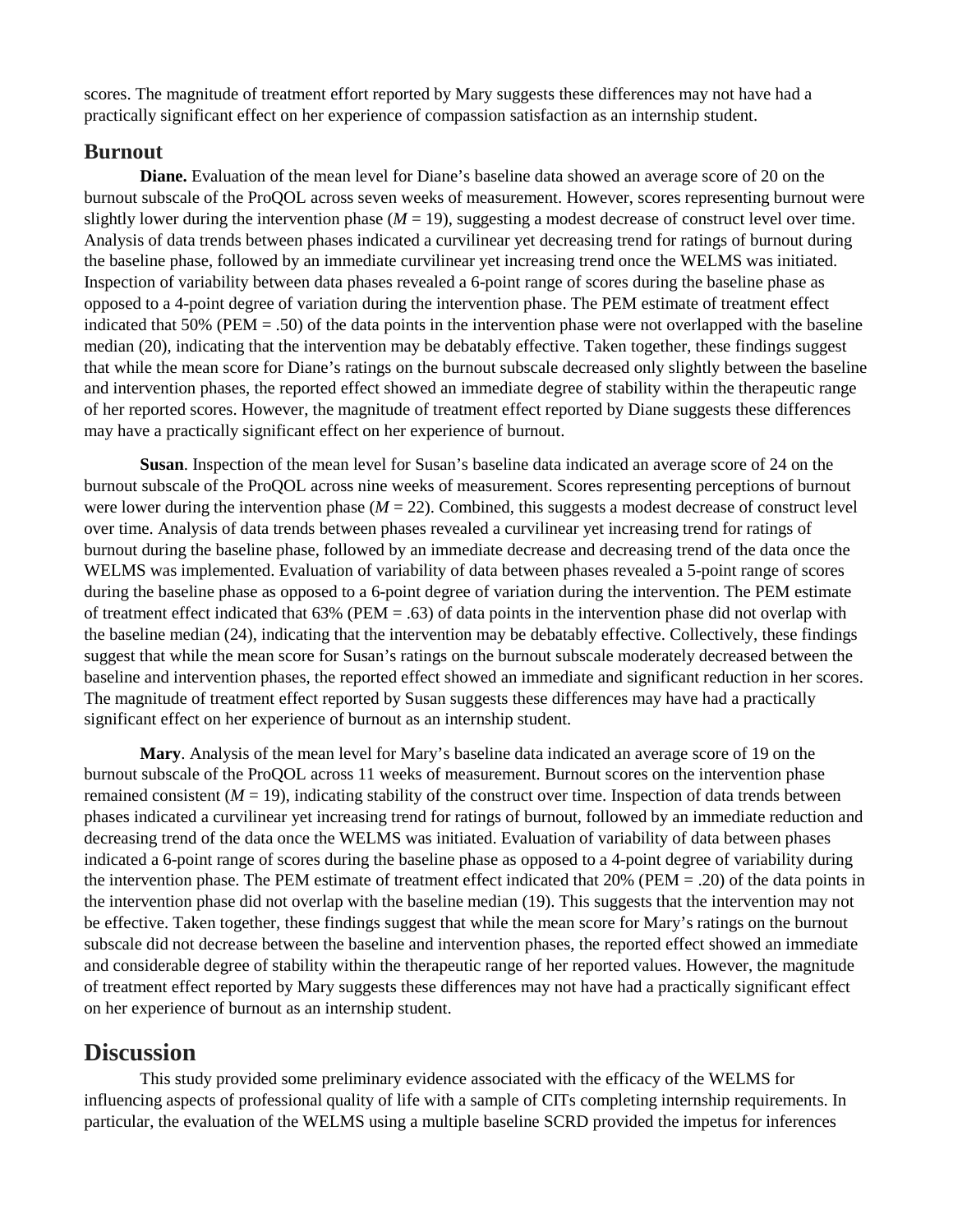related to the utility of the intervention with respect to course and magnitude of effect and the importance of intervention dosage.

Results of this study provide evidence for the course of treatment of the WELMS for professional quality of life across compassion satisfaction, burnout, and secondary trauma. The course of treatment and trends appeared to be immediate across participants and across dependent variables. Evaluations of treatment effect, as evidenced by the PEM scores, were mixed but also appear to be a function of the interaction between dosage effect and time.

The findings for secondary traumatic stress depict trends for improvement, stabilization, and no improvement among secondary traumatic stress symptoms associated with 10, 8, and 5 weeks (respectively) of participation in the WELMS. It is probable that the CITs level of ability to self-regulate outside of supervision is a factor in their response to intervention. One explanation for this trend among scores relates to the interaction between dosage of intervention and degree of response. It is plausible that with greater exposure to the WELMS, participants were able to use supervision in a manner that mitigated the influence of client-CIT interactions on their professional quality of life. Inversely, minimal exposure to the intervention resulted in extended influence of secondary traumatic stress characteristics. Similar results were detected by Meany-Walen et al. (2016) who concluded CIT engagement in the WELMS was a protective factor for the experiences of increased risk for psychological stress during internship.

Results for compassion satisfaction reveal that the WELMS was debatably effective for increasing and stabilizing the degree of pleasure derived from working as a CIT. These findings depict trends for stabilization, improvement, and no improvement among compassion satisfaction symptoms associated with 10, 8, and 5 weeks (respectively) of participation in the WELMS. Similar to the trends for secondary traumatic stress, one explanation for this trend among scores is related to the interaction between dosage of intervention and the degree of response. It is possible that with increased time with the WELMS, participants were able to use supervision to help mitigate and stabilize the impact of client-CIT interactions and understand how self-compassion influences compassion satisfaction by having time to implement loving-kindness activities. Inversely, minimal exposure to the WELMS resulted in minimal mitigating effects. This is consistent with Storlie and Smith's (2012) findings that wellness-based interventions during supervision help to enhance the healthy development of CITs to be better prepared for the challenges of counseling others.

Findings for burnout suggests that the WELMS was effective for reducing and stabilizing the negative effects of caring for others. These findings depicted trends for no improvement associated with 10 weeks of participation in the WELMS and improvement associated with weeks 8 and 5 among burnout symptoms associated with participation in the WELMS. This trend among scores may be attributed to the timeliness of the intervention. It is plausible that when CITs are exposed to the intervention earlier in their training they were able to use supervision time in a manner that mitigated the effects of client-CIT interactions on their professional quality of life. This is especially important for those CITs with advanced greater distress who may not have taken the necessary steps to mitigate the effects prior to entering internship. One explanation for this trend among scores relates to the diverse personal stressors and complications related to degree completion; by contrast, earlier intervention resulted in maximized mitigating effects. This latter point is consistent with findings by Lenz et al. (2014) that CITs experienced greater resilience, well-being, and awareness about how their self-care translates into client care while of participating in the WELMS.

The degree of trauma-related cases varied across participants, in addition to clients who presented with difficult relational issues. These complex cases challenged the personal and professional development of the participants as it relates to their ability to control countertransference issues. Although there were diverse factors influencing the individual response, over time, to the WELMS, various factors influenced our analysis of the data including the use of multiple baseline design, direct observation of participants in their setting, and their entries for the journal prompts. For those participants who received 10 and 8 weeks of the WELMS, the intervention appears to be effective; however, for the one participant who did not receive a reasonable dosage of the WELMS,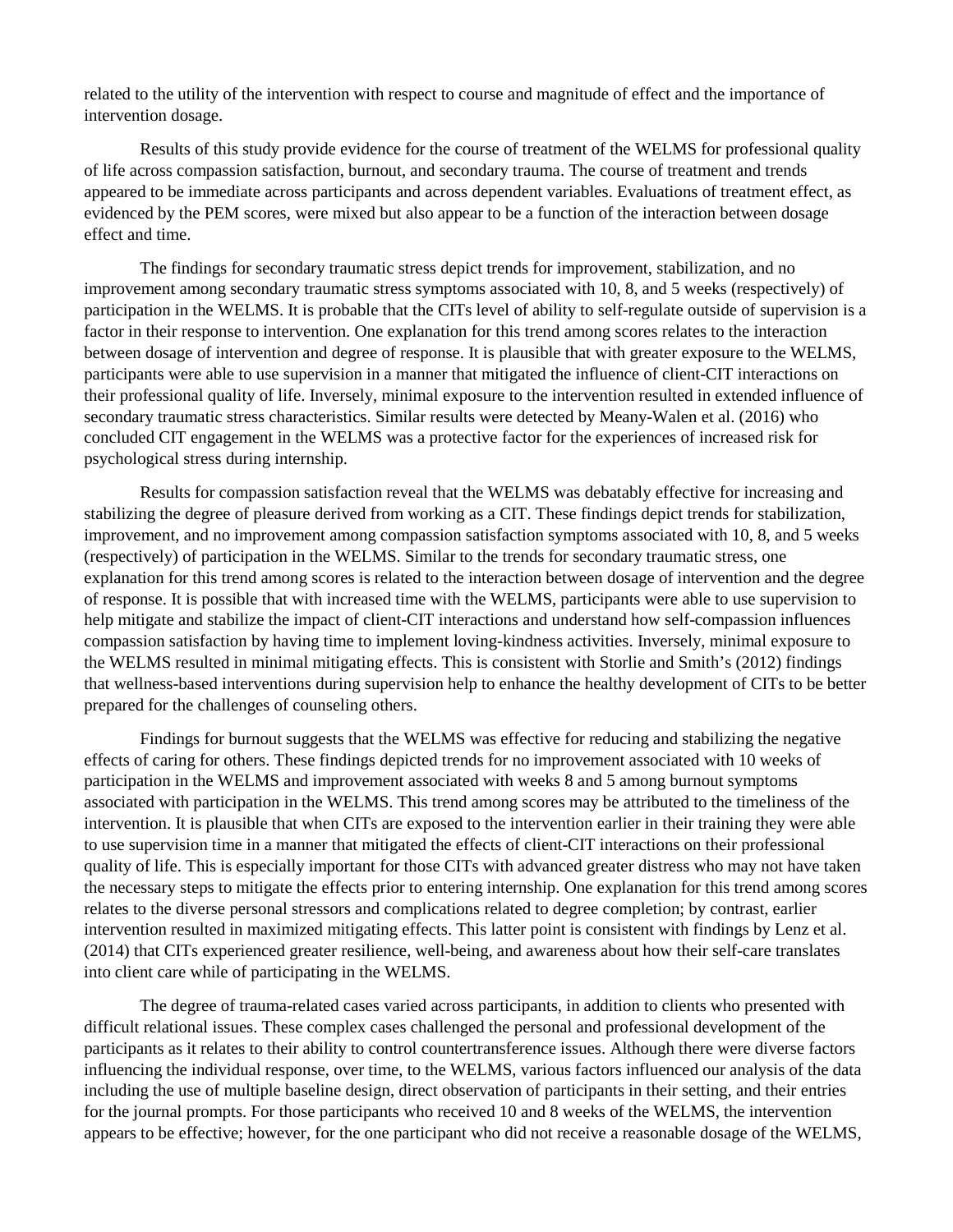minimal effect was indicated which suggests that in addition to individual characteristics, having this intervention for less than 8 weeks is not as effective for treating issues related to secondary traumatic stress and compassion satisfaction. Although these results for the WELMS are promising, it is recommended that counselor supervisors consider unique student factors and the implementation of the WELMS to maximize intervention effectiveness.

#### **Recommendations for Counselor Supervisors**

Several recommendations for use of the WELMS with counseling students are available from the context of these findings within the context of professional literature. When considering that CITs are required to learn and demonstrate skills necessary for maintaining their professional quality of life, there is a body of evidence indicating the utility of integrating proactive approaches to develop career sustaining behaviors during the practicum and internship experiences (Lenz et al., 2012; Meany-Walen et al., 2016; Ohrt et al., 2015). Lawson (2007) found that in the absence of these skills, counselors are vulnerable to experiencing burnout and decreased clinical effectiveness. Therefore, it is important for supervisors to identify the baseline levels of distress and burnout of CITs with the understanding that practicum and internship activities may compound the effects of stressors over time. With this conceptualization of student experience, supervisors should implement the WELMS to mitigate negative influences on professional quality of life early during the relationship. Prompt introduction of the WELMS is justified by the noted pattern across their ProQOL variables wherein length of exposure during academic semester was associated with greater protective utility.

Furthermore, it is essential for supervisors to consider goodness of fit between the WELMS and important student characteristics including self-awareness, openness, and existing coping style. CITs with greater selfawareness regarding socioemotional processes during practice and internship placements may be better candidates for maximizing supervision experiences in general. However, when CITs are open to holistic conceptualizations of their development and proactive in understanding the many ways that individuals and groups can become well, professional quality of life may be a more achievable experience. Conversely, CITs who neglect to meet personal challenges with insight and openness may experience more countertransference and difficulty regulating emotions when under duress. For this reason, supervisors should help CITs develop WELMS interventions that are not only realistic and suitable to their needs, but also account for existing coping style. With a personalized approach to supervision and wellness engagement, CITs may progress through internship with a dynamic supportive framework to promote professional quality of life.

#### **Limitations of the Study and Recommendations for Future Research**

Although the results of this study provide some preliminary evidence of efficacy for the WELMS in relation to professional quality of life characteristics, some caveats are noted related to the study sample size, measurement of constructs, research method, and generalization of findings. Although the sample size for this study is sufficient to establish modest evidence for evidence-based practice, the results of three participants cannot be generalized to the population of CITs in CACREP programs. Furthermore, the participants and supervisor in this study were all women and therefore any inferences based on interactions between the WELMS and ProQOL scores may not be indicative of the experiences of men. Therefore, future SCRDs are needed with larger samples of diverse participants across multiple sites.

Additionally, our participants self-reported ProQOL data over 15 weeks, which may have increased the risk for them to self-report responses that are more desirable or respond in a manner they believed was anticipated. Future researchers are encouraged to collect data through varied approaches including more objective estimations that are less sensitive to test bias. Due to the nature of the setting, participants received supervision from multiple persons with varied clinical and supervisory experience at the CTC and in their assigned internship courses. Although each participant received an hour of the WELMS per week, participants also received supervision from multiple perspectives that may have obscured some of the true influence of the WELMS on ProQOL scores. Future researchers may consider having only one supervisor to work with participants to reduce the influence of these extraneous variables. Also, given the very controlled nature of the CTC setting, researchers are encouraged to investigate the usefulness of the WELMS in community and school settings where degrees of autonomy and oversight are disparate.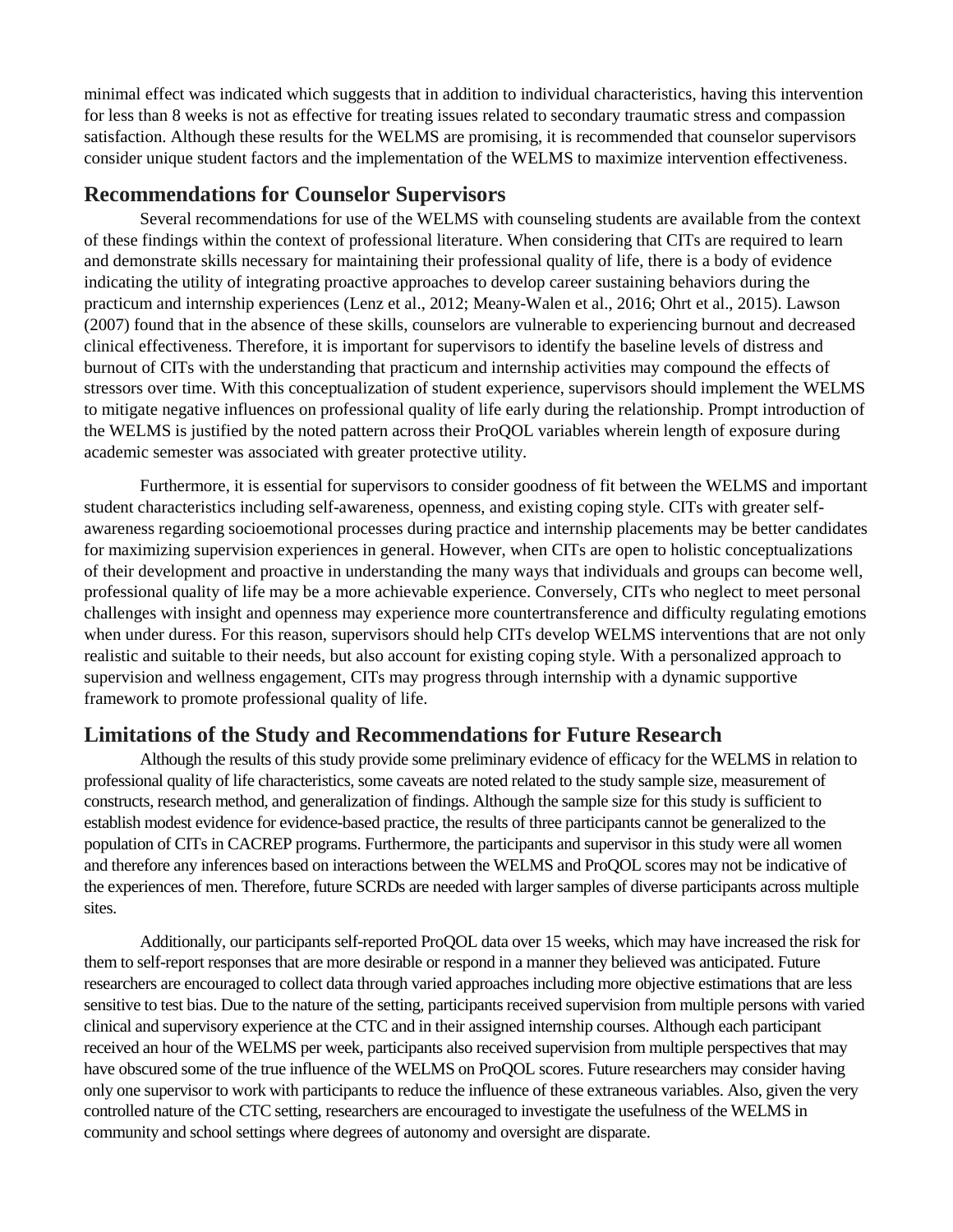Finally, we utilized multiple baselines to support inferences about causal association between the WELMS and ProQOL scores, yet researchers are encouraged to depict further treatment effects using different types of research designs such as between-groups and mixed methods studies. Adding a qualitative study with this design may help further explain and understand the lived experiences of students as they receive a wellness based model of supervision. In addition, implementing studies across the practicum and internship courses, such as extended multiple baseline designs or follow up studies (3, 6, and 12 months) may be beneficial to understanding the longitudinal impact of the WELMS.

## **Conclusion**

Wellness based approaches to supervision can inspire CITs to become more proactive in their personal wellness and professional quality of life as supervisors help promote CIT skill development and career sustaining behaviors. However, few studies in which researchers have utilized a wellness model of supervision with CITs exist. Using an SCRD with multiple baselines, we found promising results for using the WELMS with CITs to help mitigate and stabilize client-CIT interactions on their professional quality of life. The results indicate that CITs who receive the WELMS are likely to show improvement in their professional quality of life, especially in the secondary traumatic stress and burnout subscales. The results also reveal the importance of using the WELMS in a time sensitive manner based on unique student needs.

## **References**

American Counseling Association (2014). *ACA Code of Ethics*. Alexandria, VA: Author

- Bernard, J. M., & Goodyear, R. K. (2014). *Fundamentals of clinical supervision*. (5th ed.). Boston, MA: Pearson.
- Bloomquist, K. R., Wood, L., Friedmeyer-Trainor, K., & Kim, H. W. (2015). Self-care and professional quality of life: Predictive factors among MSW practitioners. *Advances in Social Work, 16*, 292-311. doi:10.18060/18760
- Blount, A. J., & Mullen, P. R. (2015). Development of an Integrative Wellness Model: Supervising counselors-intraining. *The Professional Counselor, 5*, 100-113.
- Borders, L.D., Glosoff, H.L., Welfare, L.E., Hays, D.G., DeKruyf, L., Fernando, D.M., Page, B. (2014). Best Practices in Clinical Supervision: Evolution of a Counseling Specialty. *The Clinical Supervisor*, *33*, 26- 44. doi:10.1080/07325223.2014.905225
- Burck, A. M., Bruneau, L., Baker, L., & Ellison, L. (2014). Emerging counselors' perception of wellness: Implications for counselor development. *Counseling Outcome Research and Evaluation, 5*(1), 39-51. doi:10.1177/2150137813518554
- Goodyear, R. K., Bunch, K., & Claiborn, C. D. (2006). Current supervision scholarship in psychology. *The Clinical Supervisor, 24*, 137-147. doi:10.1300/j001v24n01\_07
- Kazdin, A. E. (2011). *Single-case research designs: Methods for clinical and applied settings*. (2nd ed.). New York, NY: Oxford University Press.
- Lawson, G. (2007). Counselor wellness and impairment: A national survey. *The Journal of Humanistic Counseling, Education and Development, 46*, 20-34.
- Lawson, G., & Myers, J. E. (2011). Wellness, professional quality of life, and career-sustaining behaviors: What keeps us well? *Journal of Counseling and Development, 89*, 163-171
- Lenz, A. S. (2013). Calculating effect size in single-case research: A comparison of nonoverlap methods. *Measurement and Evaluation in Counseling and Development, 46*, 64-73. doi:10.1177/0748175612456401
- Lenz, A. S., Oliver, M., & Sangganjanavanich, V. F. (2014). Perceptions of meaningful moments among counselors in training participating in the Wellness Model of Supervision. *The Clinical Supervisor, 33*, 45-62. doi:10.1080/07325223.2014.905814
- Lenz, A. S., Sangganjanavanich, V. F., Balkin, R. S., Oliver, M., & Smith, R. L. (2012). Wellness model of supervision: A comparative analysis. *Counselor Education and Supervision, 51*, 207-221. doi:10.1002/j.1556-6978.2012.00015.x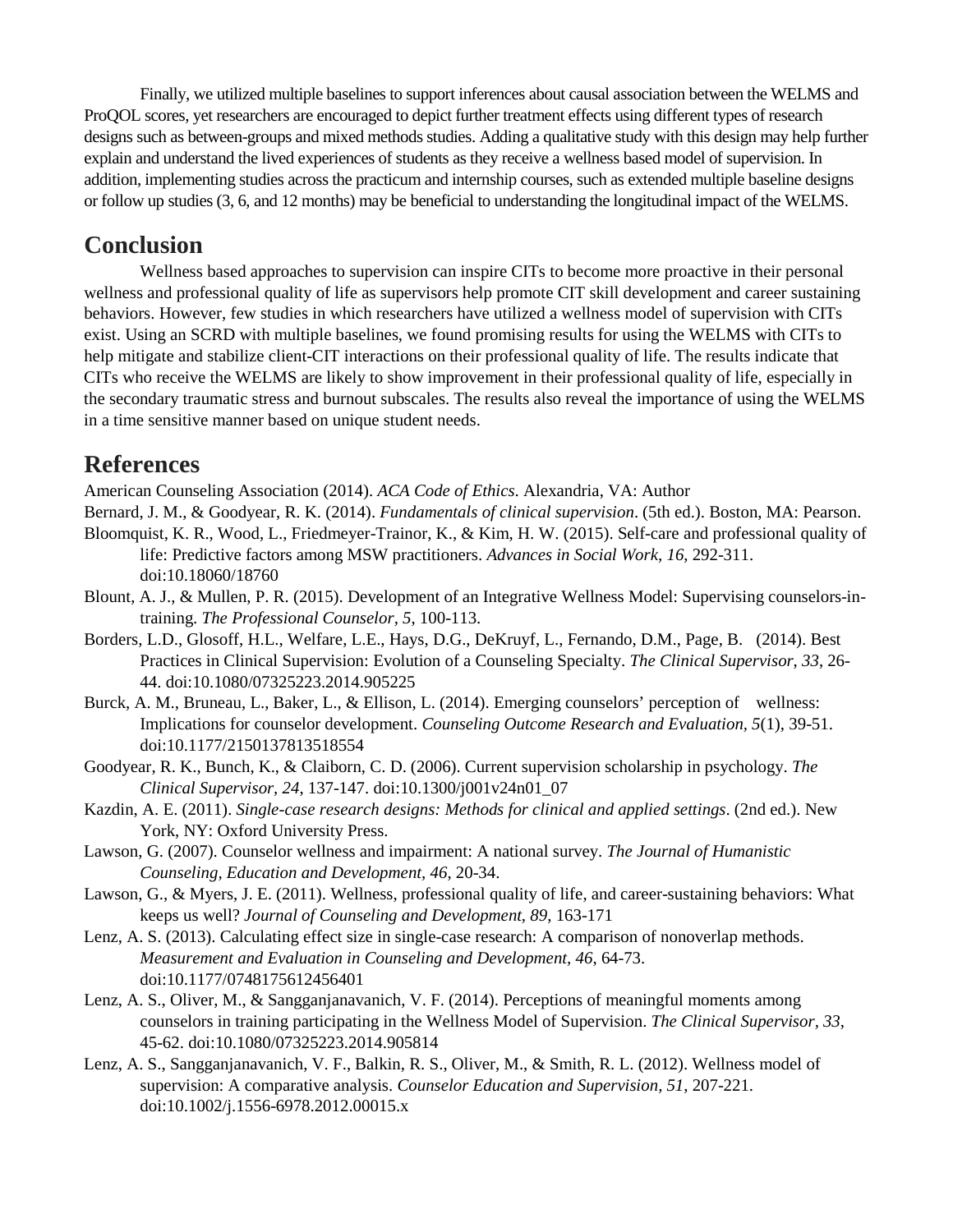- Lenz, A. S., & Smith, R. L. (2010). Integrating wellness concepts within a clinical supervision model. *The Clinical Supervisor, 29*, 228-245. doi:10.1080/07325223.2010.518511
- Ma, H-H. (2006). An alternative method for quantitative synthesis of single-subject researches: Percentage of data points exceeding the median. *Behavior Modification, 30*, 598-617.
- Meany-Walen, K. K., Davis-George, D., & Lindo, N. A. (2016). The impact of wellness-focused supervision on mental health counseling practicum students. *Journal of Counseling and Development, 94*, 464-472. doi:10.1002/jcad.12105
- Myers, J. E., & Sweeney, T. J. (2005). The indivisible self: An evidence-based model of wellness (reprint). *The Journal of Individual Psychology, 61*, 269-279.
- Myers, J. E., & Sweeney, T. J. (2014). *Five Factor Wellness Inventory.* (2nd ed.). Palo Alto, CA: MindGarden.
- Myers, J. E., Sweeny, T. J., & Witmer, J. M. (2000). The wheel of wellness counseling for wellness: A holistic model for treatment planning. *Journal of Counseling & Development*, *78*, 251-266.
- Neswald-Potter, R. E., Blackburn, S. A., & Noel, J. J. (2013). Revealing the power of practitioner relationships: An action-driven inquiry of counselor wellness. *Journal of Humanistic Counseling, 52*, 177-190.
- Ohrt, J. H., Prosek, E. A., Ener, E., & Lindo, N. (2015). The effects of a group supervision intervention to promote wellness and prevent burnout. *Journal of Humanistic Counseling, 54*, 41-58. doi:10.1002/j.2161- 1939.2015.00063.x
- Parker, R. I., Vannest, K. J., & Davis, J. L. (2011). Effect size in single-case research: A review of nine overlap techniques. *Behavior Modification, 35*, 303-322.
- Perkins, E. B., & Sprang, G. (2013). Results from the Pro-QOL-IV for substance abuse counselors working with offenders. *International Journal of Mental Health and Addiction, 11*, 199-213. doi:10.1007/s11469-012- 9412-3
- Scruggs, T. E., & Mastropieri, M. A., (1998). Summarizing single subject research: Issues and applications. *Behavior Modification, 22*, 221–242. doi:10.1177/01454455980223001
- Stamm, B. H. (2010). *The Concise ProQOL Manual*. (2nd ed.). Pocatello, ID: ProQOL.org.
- Storlie, C. A., & Smith, C. K. (2012). The effects of a wellness intervention in supervision. *The Clinical Supervisor, 32*, 228-239. doi:10.1080/07325223.2013.732504
- Thompson, E. H, Frick, M. H., & Trice-Black, S. (2011). Counselor-in-training perceptions of supervision practices related to self-care burnout. *The Professional Counselor: Research and Practice, 1*, 152-162.
- Vannest, K. J., & Ninci, J. (2015). Evaluating intervention effects in single-case research designs. *Journal of Counseling and Development, 93*, 403-411. doi:10.1002/jcad.12038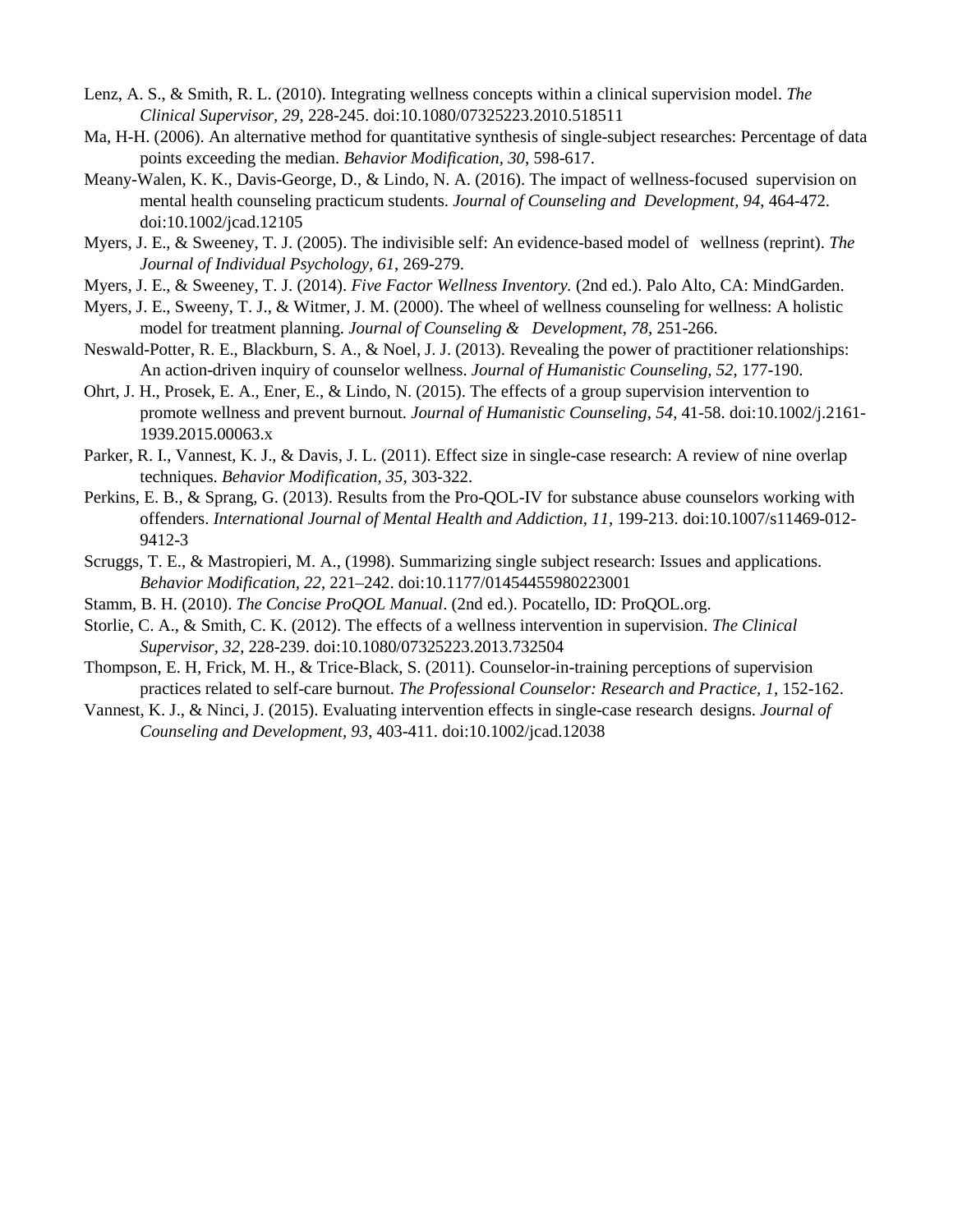



Figure 1. Visual depictions of participant scores on the secondary traumatic stress scale of the ProQOL. A decrease in scores is desirable.

Diane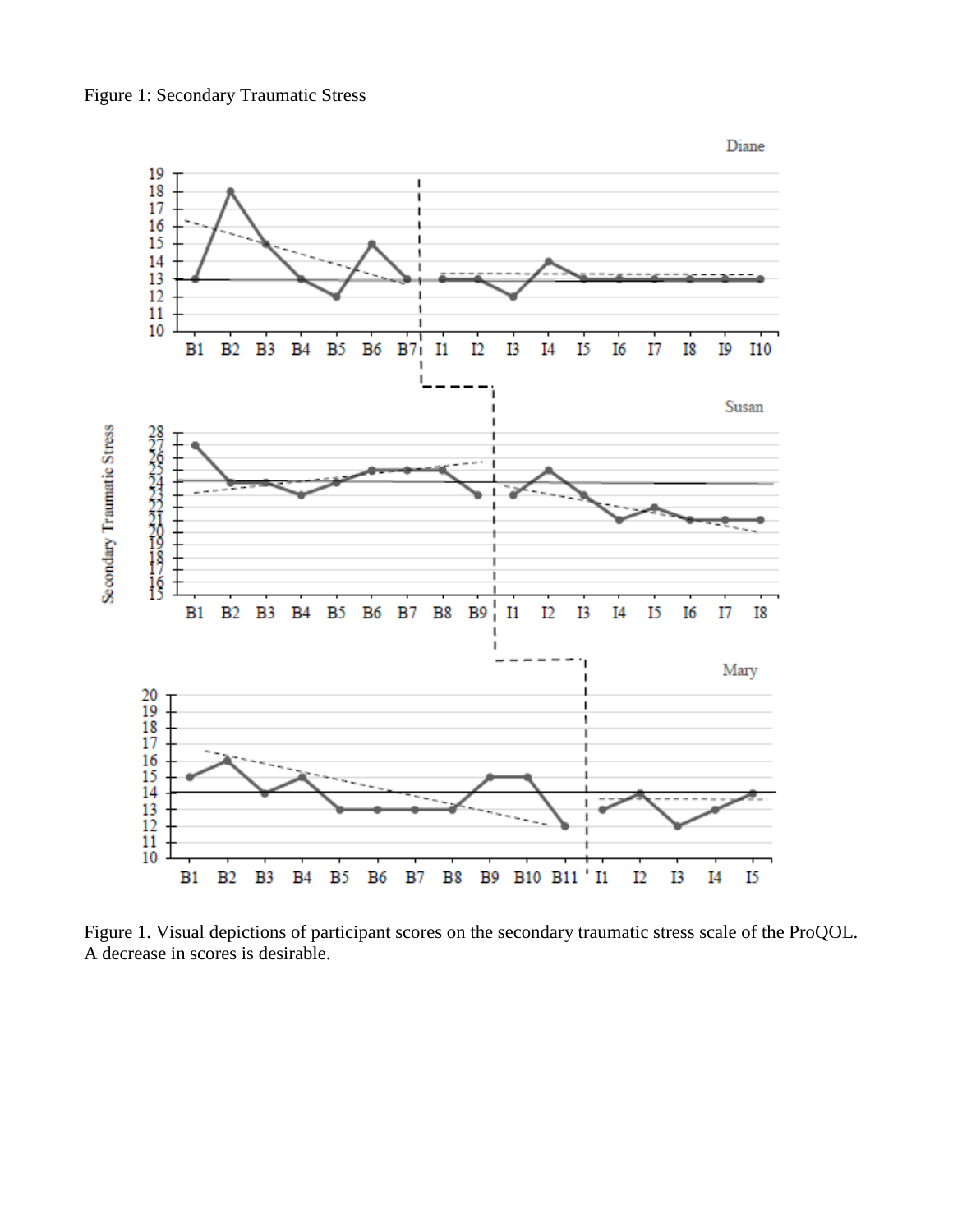

Figure 2. Visual depictions of participant scores on the compassion satisfaction scale of the ProQOL. An increase in scores is desirable.